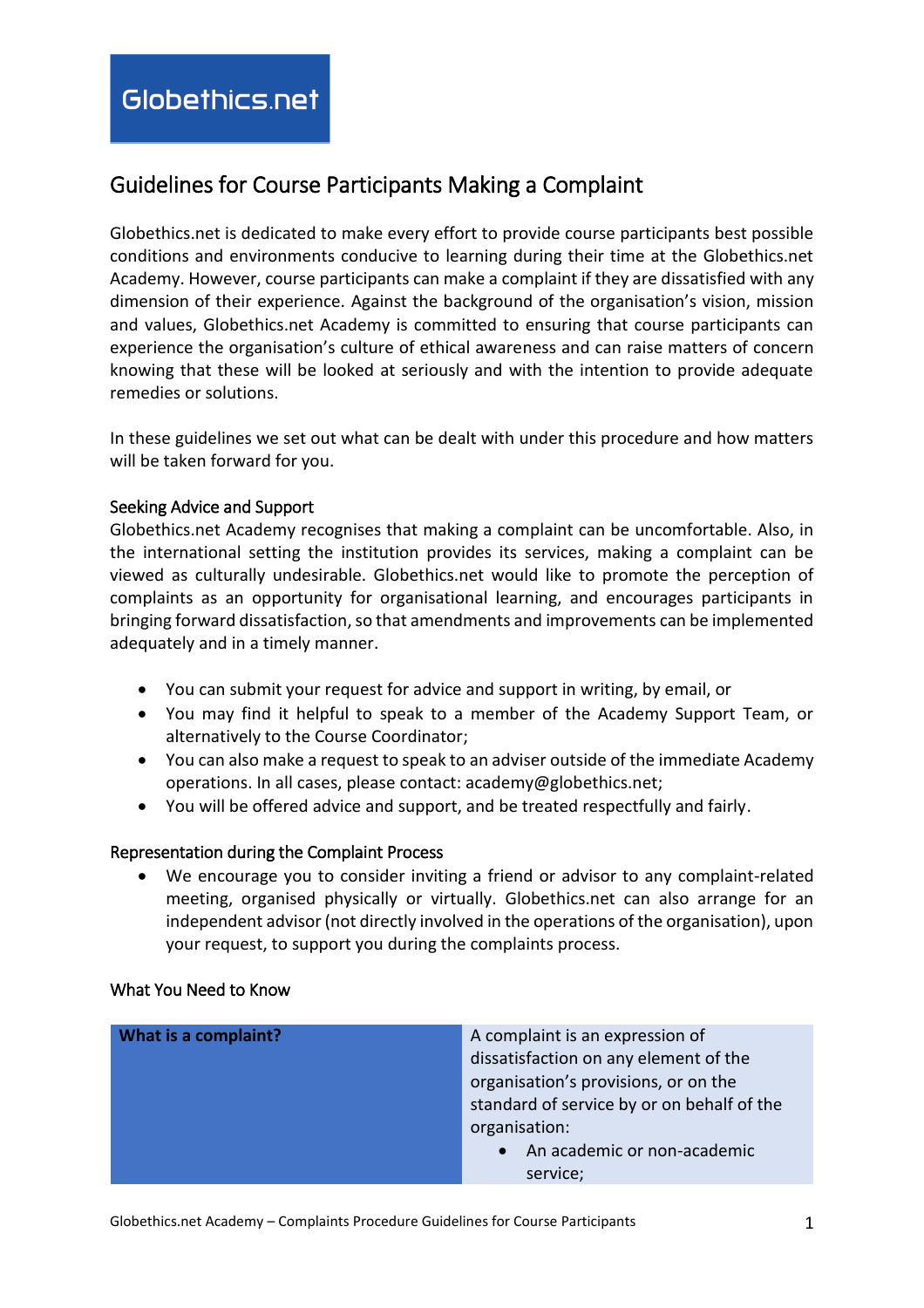|                                   | Concerns about the delivery of a<br>programme, teaching, or<br>administration of a course;<br>Misleading or incorrect information<br>about a programme or course;<br>Poor quality of facilities, resources<br>and/or services provided.                                                                                                                        |
|-----------------------------------|----------------------------------------------------------------------------------------------------------------------------------------------------------------------------------------------------------------------------------------------------------------------------------------------------------------------------------------------------------------|
| Who can I make a complaint?       | Any course participant can make a<br>complaint. For the purpose of this<br>procedure a course participant is defined as<br>a registered course participant for the<br>current programmes or a participant who<br>has concluded his studies in the past three<br>calendar months.                                                                               |
| When can I make a complaint?      | You can make a complaint about a current<br>or past incident, preferably as soon as<br>possible and not later than three months<br>after the incident's occurrence.                                                                                                                                                                                            |
| How long will the procedure take? | We are committed to acknowledge receipt<br>of your complaint not later than 48 hours<br>upon receipt and to resolve complaints<br>within 14 days of submission, subject to<br>variables depending on the complexity of<br>the case and the instances to consult to<br>achieve a satisfactory solution. We will keep<br>you informed on the expected timelines. |
| Which are the procedure's stages? | The procedure consists of three stages,<br>described below. The purpose of the<br>procedure is to resolve complaints at the<br>earliest possible stage and to implement<br>amendments in a timely manner. You can<br>make use of the procedure by opting for<br>one specific stage or by using the stages<br>consecutively.                                    |

#### Stage 1: Informal Complaint

In the best of all circumstances, you will make your complaint directly to your immediate contact person, e.g. to your course instructor, to the Course Coordinator or the Academic Dean, or another member of the Globethics.net Academy Support team, who you can reach any time under: [academy@globethics.net.](mailto:academy@globethics.net)

An informal complaint is indicated if your concern or dissatisfaction is minor and can be resolved in a straightforward manner, e.g. by providing complementary information, explanation, an alternative solution or service, or an apology.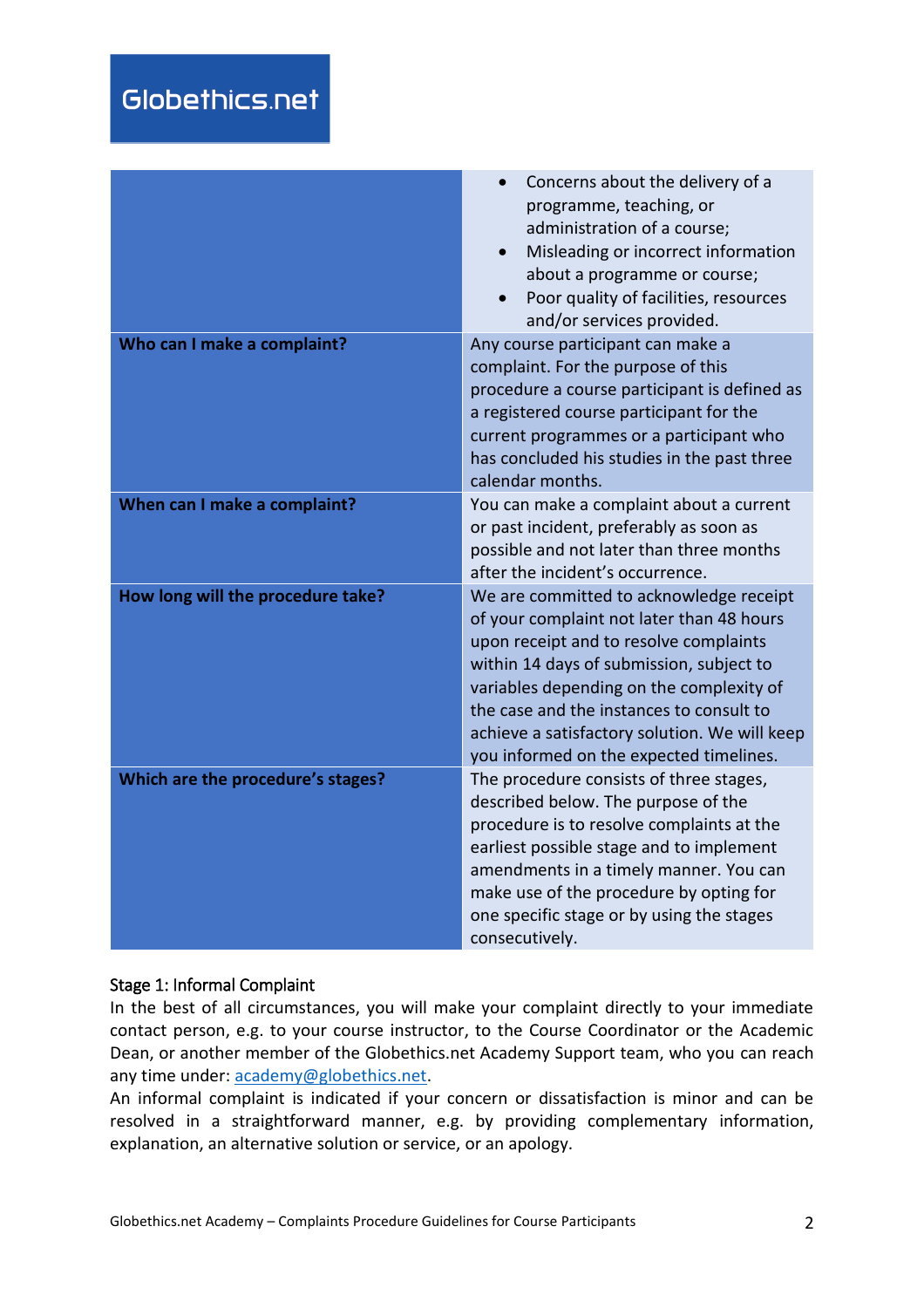Globethics.net Academy is interested in such early complaint resolution processes, wherever possible. The Academy Support team is committed to receiving your complaints and to attend to them fairly and communicate with you in a timely manner with the objective to resolve complaints. If your complaint is too complex or serious, or you are dissatisfied with the outcome of stage 1, you can opt for a formal complaint using the *Course Participant Complaint Form*.

# Stage 2: Formal Complaint

If you are not satisfied with the outcome of the informal complaint, or you deem the incidence you wish to complain about too severe, you can submit your complaint formally by using the *Course Participant Complaint Form*.

Globethics.net Academy will acknowledge receipt of your complaint submission, habitually within 48 hours, will investigate the matter brought forward, may consult you directly, or any other party involved, if any, in view of developing a resolution. Globethics.net Academy endeavours to resolve complaints within 14 days and will communicate directly and in written the resolution and the amendment and/or remedy to the participant, who has submitted the complaint.

# Stage 3: Complaint Review

A course participant who has submitted a formal complaint may request a complaint review, if the outcome of the formal complaint communicated is not satisfactory. Complaint reviews should only be considered after all other means of complaint resolution have been used and in exceptionally complex and severe cases. Globethics.net Academy will receive complaint reviews within 14 days after the communication of a stage 2 formal complaint outcome. The review will habitually not take longer than 30 days and the outcome will be communicated in written.

#### Complaint Resolution and Moderation

Globethics.net Academy is committed to peaceful, fair and measured complaint resolution and offers in addition and in parallel to the aforementioned stage 2 and stage 3 procedures a moderation process, which can be requested by the submitter of a complaint, or proposed by the Academic Support team. Globethics.net Academy disposes of a group of experts, independent of the daily operations and experienced in conflict and complaint moderation, who can be nominated to serve as moderators to achieve a resolution. The use of a complaint moderation does not preclude the use of any, several or all of the aforementioned complaint stages.